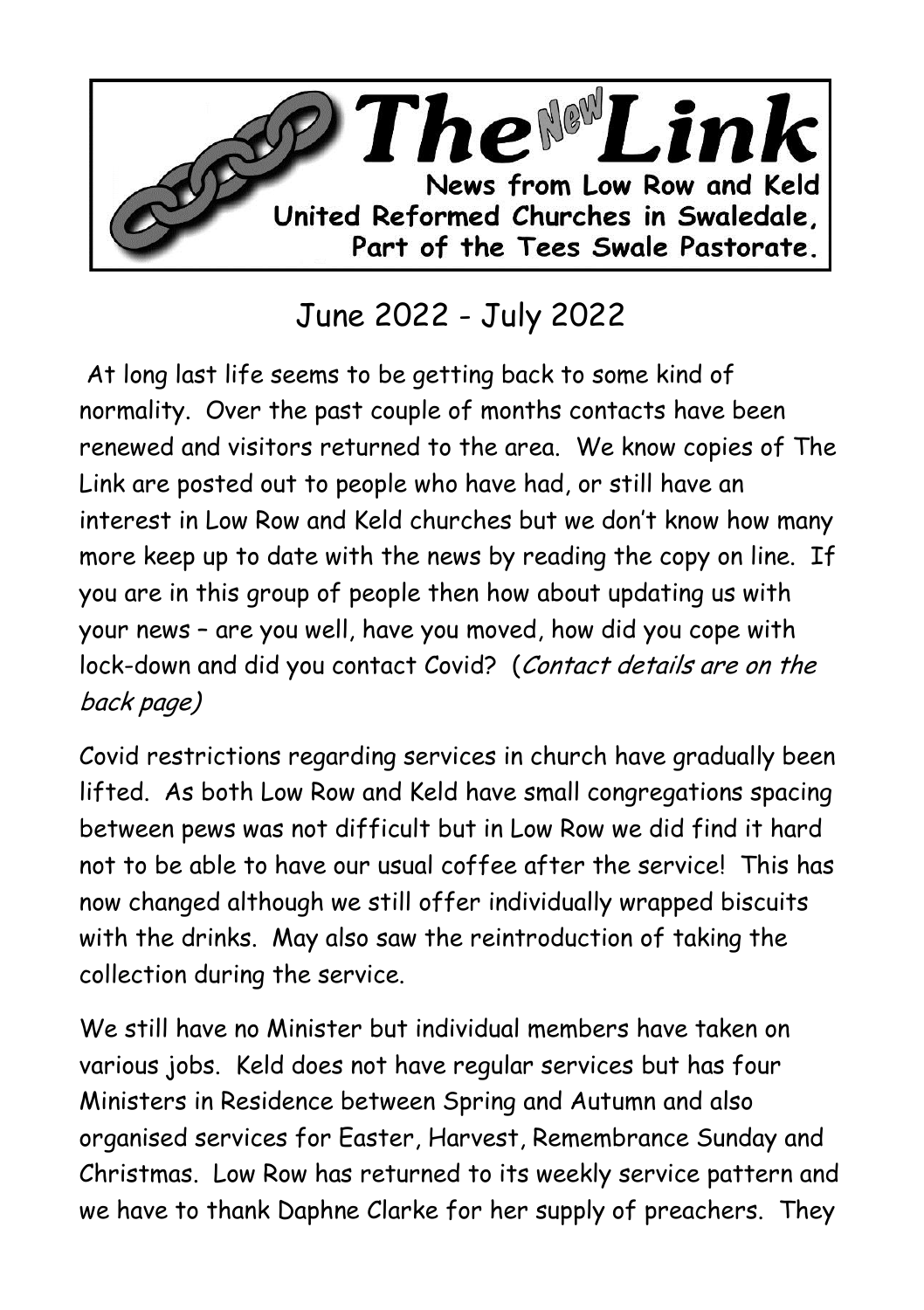vary from a retired Church of England Bishop; one of our former Ministers; an annual visitor to Swaledale; members from Northgate, Darlington; friends; locals; not forgetting Moderators and Peter and Daphne Clarke themselves. We are grateful to all who come to lead our worship.

## **WORSHIP JUNE – JULY 2022**

|      |                  | Low Row (10.30 am)       | Keld (2.00 pm)           |
|------|------------------|--------------------------|--------------------------|
| June | 5 <sup>th</sup>  | Bishop John Pritchard    |                          |
|      | $12^{th}$        | at Holy Trinity 11.00 am |                          |
|      | 19 <sup>th</sup> | P. & D. Clarke           | Rev F. Bennett (2.30 pm) |
|      | 26 <sup>th</sup> | Rev Alan Argent          |                          |
| July | 3 <sup>rd</sup>  | Rev John Proctor         | Rev John Proctor M in R  |
|      | 10 <sup>th</sup> | Rev John Durell          |                          |
|      | 17 <sup>th</sup> | <b>TBA</b>               |                          |
|      | 24 <sup>th</sup> | <b>TBA</b>               |                          |
|      | 31 <sup>st</sup> | Hilary & Dave Disney     |                          |

**SMARBER**: We held our Smarber celebration during the weekend of end April/beginning of May. Some of us climbed the hill on the Friday evening to the site of the original Smarber Chapel where Dr. James Mawdesley, accompanied by his wife Rachel, led a short service. The weather was beautiful, the views glorious and the occasion very special to our church. We then joined others waiting in the present church building for a continuation of the service followed by supper. Dr. Mawdesley took the service again for us on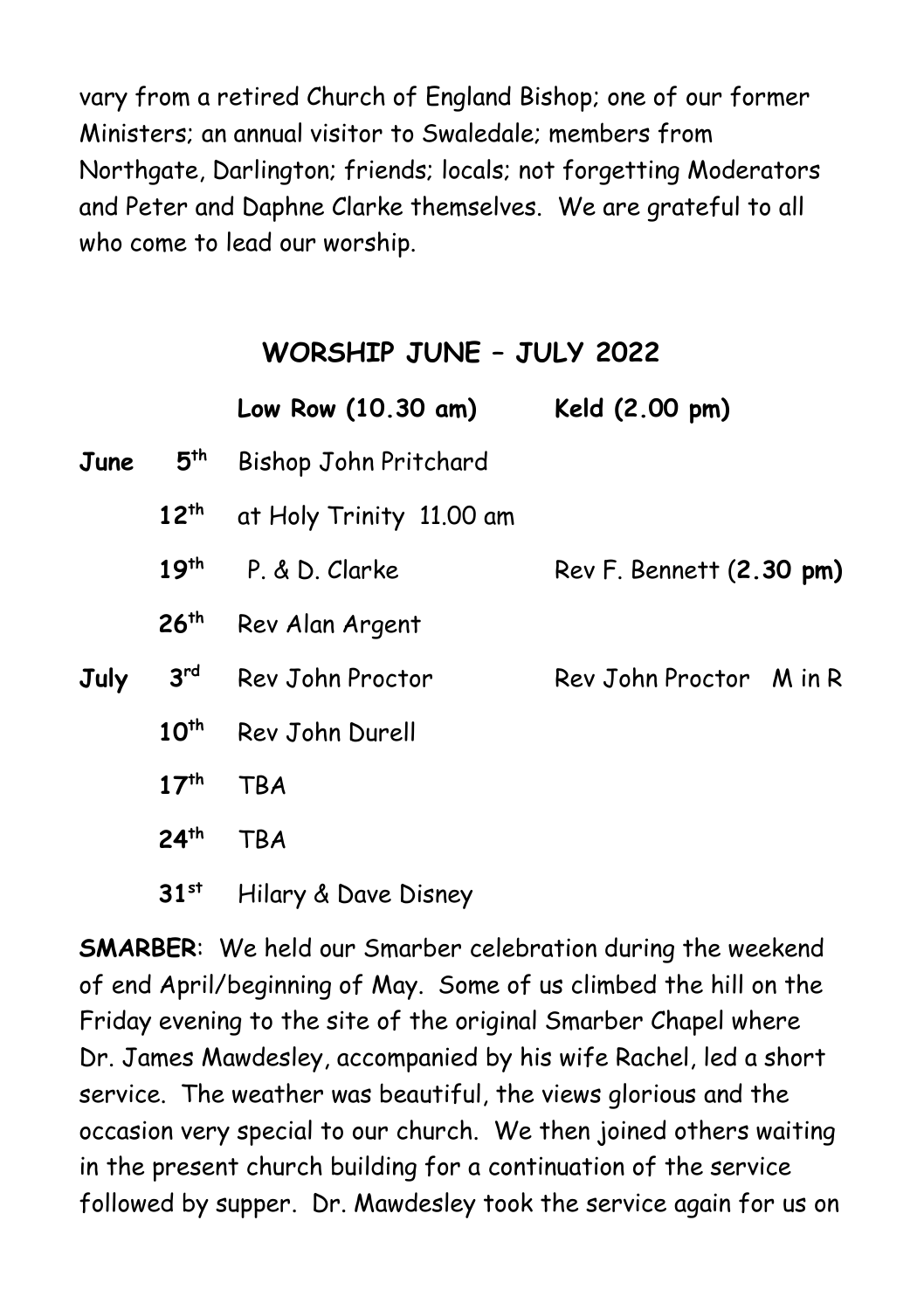the Sunday. He had put a great deal of effort into researching the Smarber event, choosing prayers that were contemporary with the time of the Chapel and reflecting the long history and continuity of worship in Low Row. It was lovely to be able to hold this event once again after Covid had interrupted this annual celebration. Sue M

**KELD NEWS**: There have already been two Ministers in Residence this year but before the next one in July there is to be an extra service on 19<sup>th</sup> June when the Moderator of General Assembly, Rev Fiona Bennett will lead worship. This service will be at 2.30 pm as she is preaching at Durham in the morning and will give her plenty of time to get to Keld.

Last August and September there were four baptisms in Keld and these families have supported two craft days organised by Rev Kathleen Wood and Sue Pellatt. All items made were used in services at Christmas and Easter and also to decorate the chapel – grateful thanks are extended to these ladies for introducing the children to the bible and church services.

**KELD RESOURCE CENTRE**: In May 2022 the refurbished Keld School buildings were re-opened after extensive work. The Grade II listed property is an integral part of the buildings – along with The Manse and the Literary Institute – which make up Keld Resource Centre and it has been the long term aim to return it to productive use.

Keld School opened in 1842, and educated generations of local children until it finally closed in 1973. After that it was used as a bunkhouse until the 2001 foot-and-mouth epidemic forced it to close its doors. For the past 20 years this remarkable building has been closed to the public, and used as a store.

After extensive refurbishment by local craftsmen, the Old School